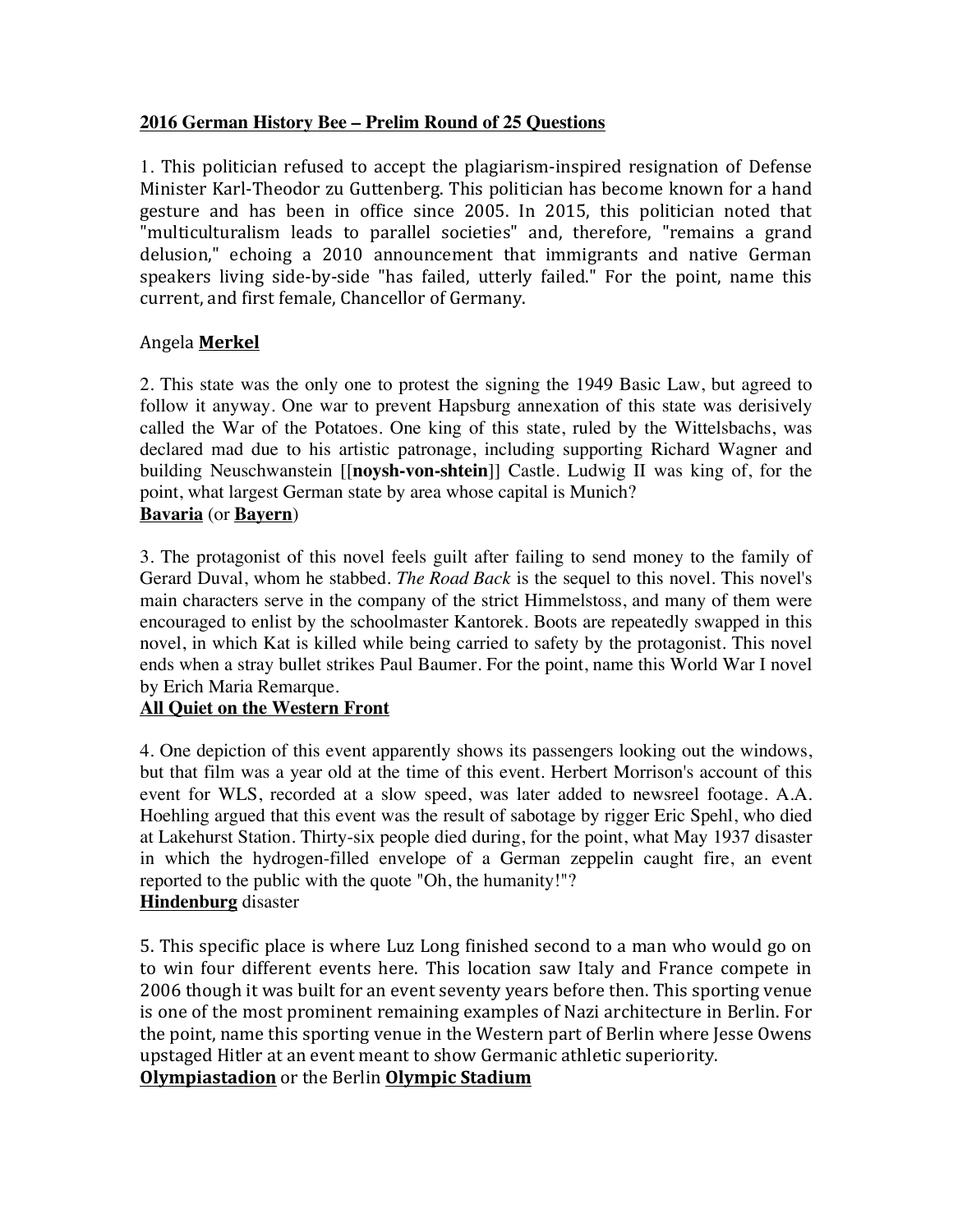6. This language is the primary language spoken among the population of Kiryas Joel, New York and it is written from right to left in a non-Roman script. Containing many Russian and Polish loanwords, it in turn introduced words such as "schmear" and "lox" into English. While derived mostly from High German, its population of speakers dropped dramatically in Europe after the Holocaust. For the point, name this Germanic language which is now mostly spoken among Orthodox Jews in the USA and Israel.

### **Yiddish**

7. This man once walked over a hundred miles to Lubeck to hear Dietrich Buxtehude play on the organ. This man had numerous children including Carl Philip Emanuel and Johann Christian, both of whom followed this man in his line of work. This man is known for his Toccata and Fugue as well as for writing the Brandenburg Concertos. For the point, name this German baroque composer of many religious pieces, including the Mass in B Minor.

Johann Sebastian **Bach**

8. This region's mountains, including the Schauinsland, have been affected adversely by acid rain during the years after World War II. This region's culinary specialties include a namesake chocolate cake that contains cherries. This region, which figures prominently in folklore, parallels the Rhine as it enters Germany from Switzerland. For the point, name this landscape in Baden-Wurttemberg which is more accurately a low mountain range, as opposed to strictly being a forest.

**Black Forest** or Schwarzwald (prompt on Baden or Baden-Wurttemberg before "chocolate cake)

9. This organization made use of buildings called kontors and was instrumental in opening up Novgorod to the West. Bremen and Hamburg still describe themselves as cities named for this organization which gained privileges for its members throughout England and other countries in Northern Europe. For the point, name this organization of North German cities that dominated trade on the Baltic Sea in the late middle ages and early modern period.

### **Hanseatic League** or Hanse

10. This man scored three goals in a 8-0 World Cup win for Germany over Saudi Arabia at the start of the 2002 World Cup. While he claims he nearly ended up playing for Poland, where he was born, Germany is grateful that he spent four World Cups playing for Germany, during which he became the all-time World Cup leading goal scorer. For the point, name this striker, formerly of Werder Bremen and Bayern Munich, whose last World Cup game ended with a win over Brazil in 2014. Miroslav **Klose**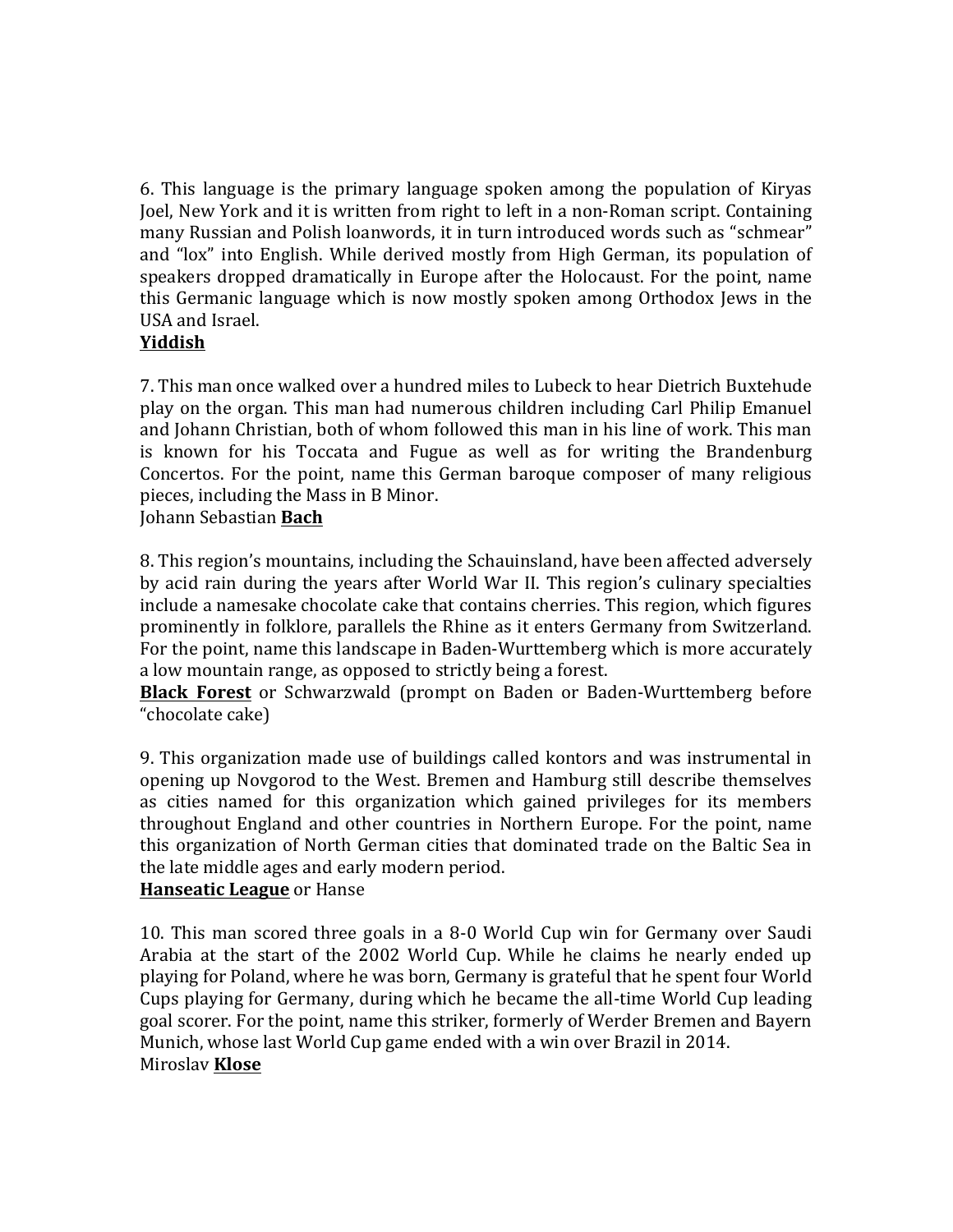11. This novel's author was once a prisoner of war among the Germans, and he took this novel's title from a location where he survived a bombing. This novel mused that there must be a lot of human bone meal in the ground in Dresden, though it also is a work of science fiction about its main character, Billy Pilgrim. For the point, name this novel by Kurt Vonnegut whose title refers to a meat processing building where like its author, its main character survives the bombing of Dresden. **Slaughterhouse Five** 

12. Bismarck once remarked that people should not see how either laws or these things are made. It's not sauerkraut, but a type of this food was renamed with the modifier "Victory" during World War I in the USA. Popular types of this in Germany include Thueringer and Nurnberger while a white version of this is commonly eaten with sweet mustard in Bavaria. For the point, name this type of food that is often a staple meat in German cooking.

### **Sausages** or Bratwurst

13. This man's sister, Elisabeth, made posthumous edits to his work that made him seem more anti-Semetic than he was. This man suffered a mental breakdown after hugging a horse that was being whipped on a central square in Turin, and prior to that, he had written works such as On the Genealogy of Morals and *Beyond Good and Evil.* For the point, name this controversial German philosopher who was known for his maxims, such as "God is dead" which he published in works such as *The Gay Science and Thus Spake Zarathustra*.

# Friedrich **Nietzsche**

14. This man suffered a serious setback when his subordinate, Walter Thiel, was killed and his workplace destroyed during Operation Hydra. This member of the Peenemunde group was lauded in propaganda for creating new "wunderwaffen" by Joseph Goebbels. After the war, this man was headquartered in Huntsville, as Operation Paperclip brought him to the United States. The phrase "I aim for the stars but, sometimes, I hit London" was used to mock, for the point, what German rocket scientist who developed the V-2?

### Wernher **Von Braun**

15. One employee of this company, Gerhard Domagk, won a Nobel Prize but was arrested by the Nazis for contemplating accepting it. This company appointed Fritz ter Meer as its chair shortly after he finished his prison term for Nazi war crimes. Felix Hoffmann's work with this company included an acetylation of morphine, creating a compound that this company trademarked as heroin. For the point, name this German pharmaceutical company whose chemists synthesized acetylsalicylic acid, or aspirin.

**Bayer** AG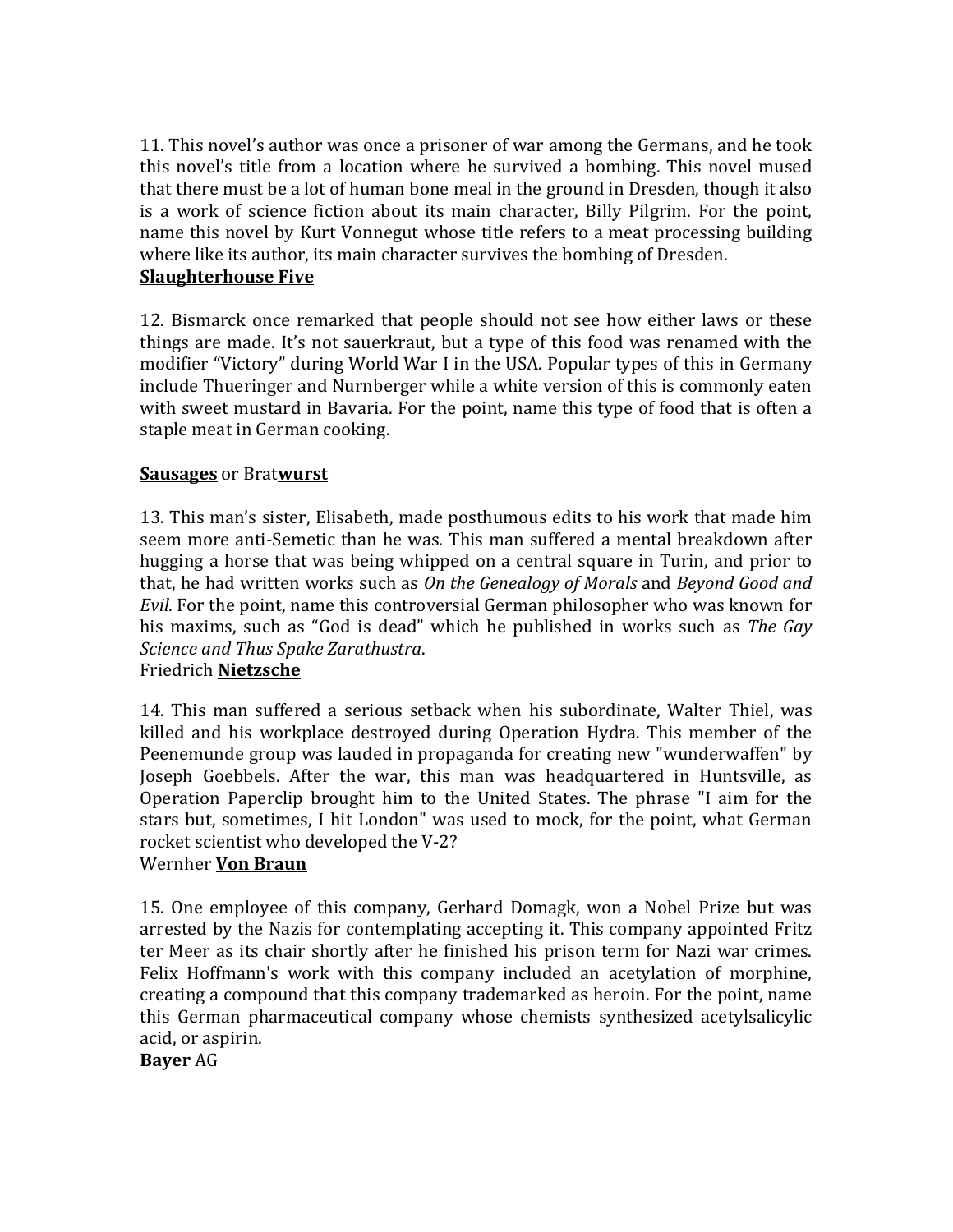16. This city was where *Achtung, Baby* was recorded, and David Hasselhoff claimed to be instrumental in the demise of a structure in this city. This city is where Spartacist league member Karl Liebknecht was assassinated, and where a man famous compared himself to a baked good at Rathaus Schoeneberg. Christopher Isherwood wrote a book entitled "Goodbye to *this city"* which was famous for its decadence in the 1920's. For the point, name this cultural hotspot where the Blue Man Group has performed for over 10 years at a theater near Potsdamer Platz.

# **Berlin**

17. This party was at the center of a frequent flyer miles scandal in 2002 that forced the temporary resignation of Cem (pr. Jem) Ozdemir. This party was affiliated with the group Bundnis 90, and it first entered a coalition government in the Bundestag with the SPD in the late 1990's under Joschka Fischer. For the point, name this political party that has often espoused left-wing causes such as fighting genetically modified organisms and denuclearization.

### **Green** Party or Die **Gruene**n

18. US Supreme Court Justice Robert Jackson took a leave of absence to travel to this city. This city, considered the largest in Franken, or Franconia, is known for its toy museum and well-preserved medieval walls, but it is best known for being both the site of massive rallies and a series of procedures where Hermann Goering committed suicide. For the point, name this city where after World War II, the Allies established a war crimes tribunal to try former high-ranking Nazis.

# **Nuremberg**

19. This group's time in Germany was profiled by Malcolm Gladwell as an example of the  $10,000$  hour rule establishing the amount of time it takes to become a leading expert in one's field. That time this group spent in Germany saw Stu Sutcliffe fall in love with Astrid Kirchherr before dying in her arms, and the release of the songs "Sie liebt dich" and "Komm gib mir deine Hand". Those songs by this band are better known in English as "She Loves You" and "I Want to Hold your Hand". For the point, name this band that spent several vears in Hamburg playing many clubs near the Reeperbahn before John, Paul, George and Ringo achieved worldwide fame. The **Beatles**

20. This food was originally cooked horizontally before Haci Iskender of the city of Bursa adjusted the position it was prepared in. Annual sales of this product in Germany have grown over the past few decades to approximately 2.5 billion euros while a disproportionately high number of shops has kept the cost of this food in Berlin lower than in the rest of Germany. For the point, name this food prepared by many recent Turkish immigrants which involves meat being heated on a vertical cooking spit.

**Doener Kebab**s (Accept either or both together)